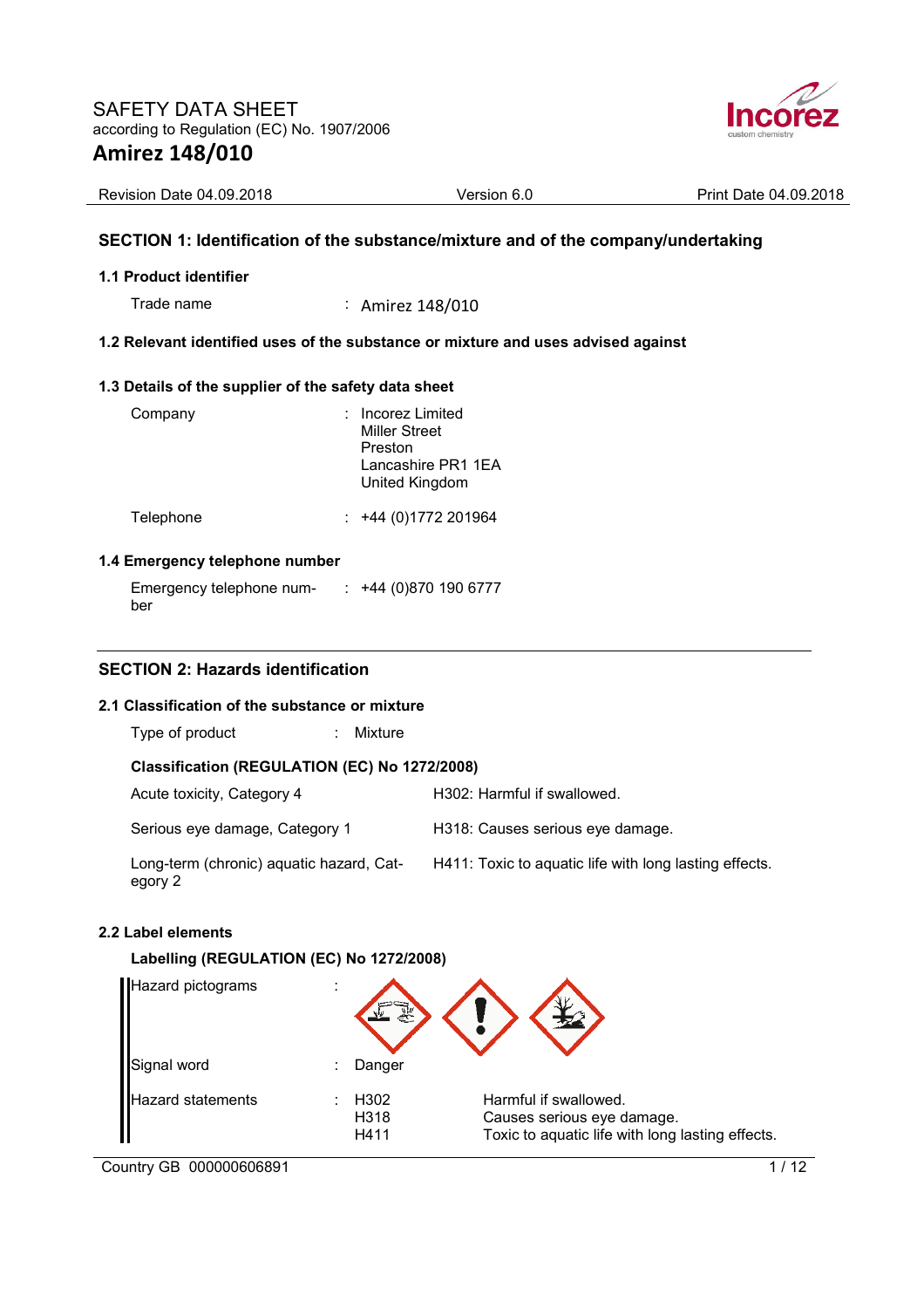

| <b>Revision Date 04.09.2018</b> |                                                                                                                     | Version 6.0                                                                                                                                                                                                                                                                                                                                                                                                                           | Print Date 04.09.2018 |
|---------------------------------|---------------------------------------------------------------------------------------------------------------------|---------------------------------------------------------------------------------------------------------------------------------------------------------------------------------------------------------------------------------------------------------------------------------------------------------------------------------------------------------------------------------------------------------------------------------------|-----------------------|
| <b>Precautionary statements</b> | <b>Prevention:</b><br>P <sub>264</sub><br>P273<br>P280<br><b>Response:</b><br>P391<br>Disposal:<br>P <sub>501</sub> | Wash skin thoroughly after handling.<br>Avoid release to the environment.<br>Wear eye protection/ face protection.<br>P305 + P351 + P338 + P310 IF IN EYES: Rinse cautiously<br>with water for several minutes. Remove<br>contact lenses, if present and easy to do.<br>Continue rinsing. Immediately call a<br>POISON CENTER/doctor.<br>Collect spillage.<br>Dispose of contents/container in accord-<br>ance with local regulation. |                       |

Hazardous components which must be listed on the label:<br>• 155240-09-8 Polymer. reaction product of give

Polymer, reaction product of glycidylether withTEPA

### **2.3 Other hazards**

This substance/mixture contains no components considered to be either persistent, bioaccumulative and toxic (PBT), or very persistent and very bioaccumulative (vPvB) at levels of 0.1% or higher.

## **SECTION 3: Composition/information on ingredients**

#### **3.2 Mixtures**

#### **Hazardous components**

| Chemical name<br>CAS-No.<br>EC-No.                                 | Classification<br>(REGULATION (EC)<br>No 1272/2008)               | Concentration<br>[%] |
|--------------------------------------------------------------------|-------------------------------------------------------------------|----------------------|
| Registration number                                                |                                                                   |                      |
| Polymer, reaction product of glycidylether withTEPA<br>155240-09-8 | Acute Tox.4; H302<br>Eye Dam.1; H318<br>Aquatic Chronic2;<br>H411 | $>= 80$              |

For the full text of the H-Statements mentioned in this Section, see Section 16.

### **SECTION 4: First aid measures**

### **4.1 Description of first aid measures**

| General advice | : Move out of dangerous area.<br>Consult a physician.<br>Show this safety data sheet to the doctor in attendance. |
|----------------|-------------------------------------------------------------------------------------------------------------------|
| If inhaled     | $\therefore$ Move to fresh air.<br>Consult a physician after significant exposure.                                |

# Country GB 000000606891 2/12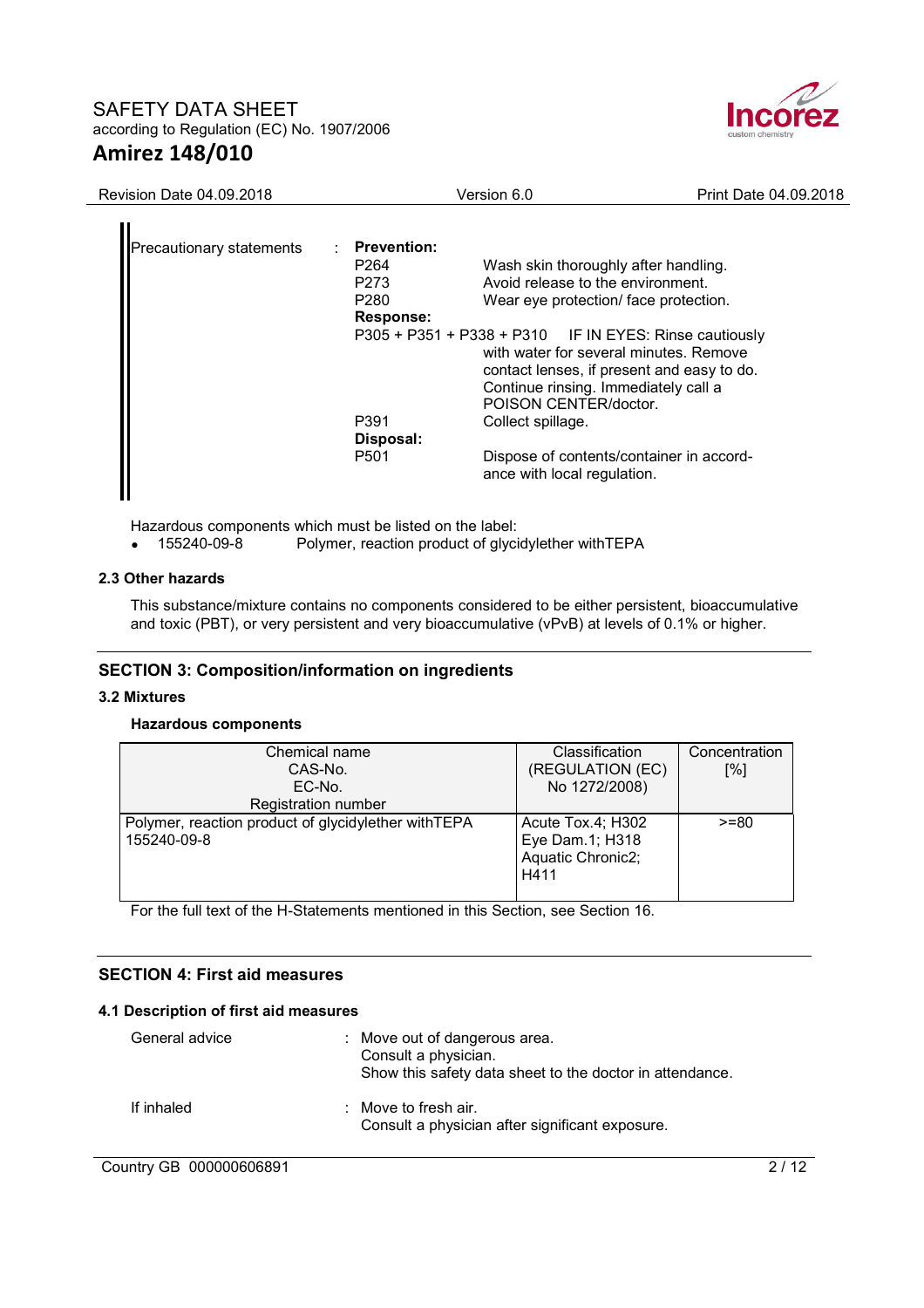

| <b>Revision Date 04.09.2018</b>                                                | Version 6.0                                                                                                                                                                                                                                                                                                             | Print Date 04.09.2018 |  |  |  |
|--------------------------------------------------------------------------------|-------------------------------------------------------------------------------------------------------------------------------------------------------------------------------------------------------------------------------------------------------------------------------------------------------------------------|-----------------------|--|--|--|
| In case of skin contact                                                        | Take off contaminated clothing and shoes immediately.<br>Wash off with soap and plenty of water.<br>If symptoms persist, call a physician.                                                                                                                                                                              |                       |  |  |  |
| In case of eye contact                                                         | Small amounts splashed into eyes can cause irreversible tis-<br>sue damage and blindness.<br>In the case of contact with eyes, rinse immediately with plenty<br>of water and seek medical advice.<br>Continue rinsing eyes during transport to hospital.<br>Remove contact lenses.<br>Keep eye wide open while rinsing. |                       |  |  |  |
| If swallowed                                                                   | Do not induce vomiting without medical advice.<br>Rinse mouth with water.<br>Do not give milk or alcoholic beverages.<br>Never give anything by mouth to an unconscious person.                                                                                                                                         |                       |  |  |  |
| 4.2 Most important symptoms and effects, both acute and delayed                |                                                                                                                                                                                                                                                                                                                         |                       |  |  |  |
| Symptoms                                                                       | Gastrointestinal discomfort<br>Excessive lachrymation<br>See Section 11 for more detailed information on health effects<br>and symptoms.                                                                                                                                                                                |                       |  |  |  |
| <b>Risks</b>                                                                   | No known significant effects or hazards.                                                                                                                                                                                                                                                                                |                       |  |  |  |
|                                                                                | Harmful if swallowed.<br>Causes serious eye damage.                                                                                                                                                                                                                                                                     |                       |  |  |  |
| 4.3 Indication of any immediate medical attention and special treatment needed |                                                                                                                                                                                                                                                                                                                         |                       |  |  |  |
| Treatment                                                                      | : Treat symptomatically.                                                                                                                                                                                                                                                                                                |                       |  |  |  |
|                                                                                |                                                                                                                                                                                                                                                                                                                         |                       |  |  |  |

# **SECTION 5: Firefighting measures**

# **5.1 Extinguishing media**

| Suitable extinguishing media                              | : In case of fire, use water/water spray/water jet/carbon diox-<br>ide/sand/foam/alcohol resistant foam/chemical powder for<br>extinction. |
|-----------------------------------------------------------|--------------------------------------------------------------------------------------------------------------------------------------------|
| 5.2 Special hazards arising from the substance or mixture |                                                                                                                                            |
| Specific hazards during fire-<br>fighting                 | : Do not allow run-off from fire fighting to enter drains or water<br>courses.                                                             |
| Hazardous combustion prod-<br>ucts                        | : No hazardous combustion products are known                                                                                               |

# **5.3 Advice for firefighters**

Special protective equipment : In the event of fire, wear self-contained breathing apparatus. for firefighters

Country GB 000000606891 3/12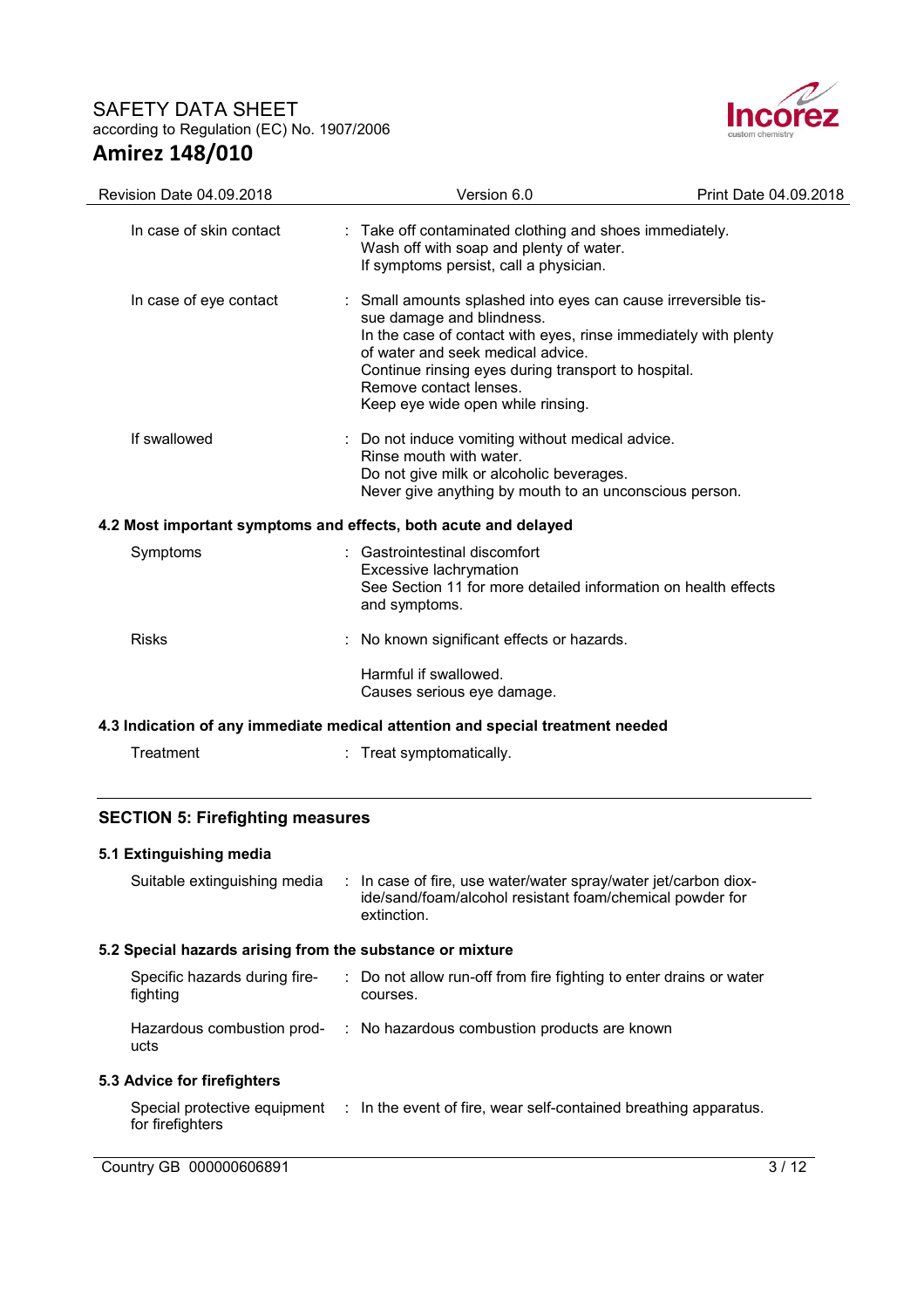

| Revision Date 04.09.2018                                                | Version 6.0                                                                                                                                                      | Print Date 04.09.2018                                                                                                                                                                                                                                             |
|-------------------------------------------------------------------------|------------------------------------------------------------------------------------------------------------------------------------------------------------------|-------------------------------------------------------------------------------------------------------------------------------------------------------------------------------------------------------------------------------------------------------------------|
| Further information                                                     | ance with local regulations.                                                                                                                                     | : Collect contaminated fire extinguishing water separately. This<br>must not be discharged into drains. Fire residues and contam-<br>inated fire extinguishing water must be disposed of in accord-                                                               |
| <b>SECTION 6: Accidental release measures</b>                           |                                                                                                                                                                  |                                                                                                                                                                                                                                                                   |
| 6.1 Personal precautions, protective equipment and emergency procedures |                                                                                                                                                                  |                                                                                                                                                                                                                                                                   |
| Personal precautions                                                    | : Use personal protective equipment.<br>Deny access to unprotected persons.                                                                                      |                                                                                                                                                                                                                                                                   |
| <b>6.2 Environmental precautions</b>                                    |                                                                                                                                                                  |                                                                                                                                                                                                                                                                   |
| Environmental precautions                                               | : Do not flush into surface water or sanitary sewer system.<br>respective authorities.                                                                           | If the product contaminates rivers and lakes or drains inform                                                                                                                                                                                                     |
| 6.3 Methods and materials for containment and cleaning up               |                                                                                                                                                                  |                                                                                                                                                                                                                                                                   |
| Methods for cleaning up                                                 | : Soak up with inert absorbent material (e.g. sand, silica gel,<br>acid binder, universal binder, sawdust).<br>Keep in suitable, closed containers for disposal. |                                                                                                                                                                                                                                                                   |
| 6.4 Reference to other sections                                         |                                                                                                                                                                  |                                                                                                                                                                                                                                                                   |
| For personal protection see section 8.                                  |                                                                                                                                                                  |                                                                                                                                                                                                                                                                   |
| <b>SECTION 7: Handling and storage</b>                                  |                                                                                                                                                                  |                                                                                                                                                                                                                                                                   |
| 7.1 Precautions for safe handling                                       |                                                                                                                                                                  |                                                                                                                                                                                                                                                                   |
| Advice on safe handling                                                 | ard hygiene measures when handling chemical products                                                                                                             | : Avoid exceeding the given occupational exposure limits (see<br>section 8). Do not get in eyes, on skin, or on clothing. For<br>personal protection see section 8. Smoking, eating and drink-<br>ing should be prohibited in the application area. Follow stand- |
| Advice on protection against                                            | Normal measures for preventive fire protection.                                                                                                                  |                                                                                                                                                                                                                                                                   |

| : Handle in accordance with good industrial hygiene and safety |
|----------------------------------------------------------------|
| practice. When using do not eat or drink. When using do not    |
| smoke. Wash hands before breaks and at the end of workday.     |
|                                                                |

### **7.2 Conditions for safe storage, including any incompatibilities**

| Requirements for storage<br>areas and containers | : Keep container tightly closed in a dry and well-ventilated<br>place. Containers which are opened must be carefully re- |      |
|--------------------------------------------------|--------------------------------------------------------------------------------------------------------------------------|------|
| Country GB 000000606891                          |                                                                                                                          | 4/12 |

fire and explosion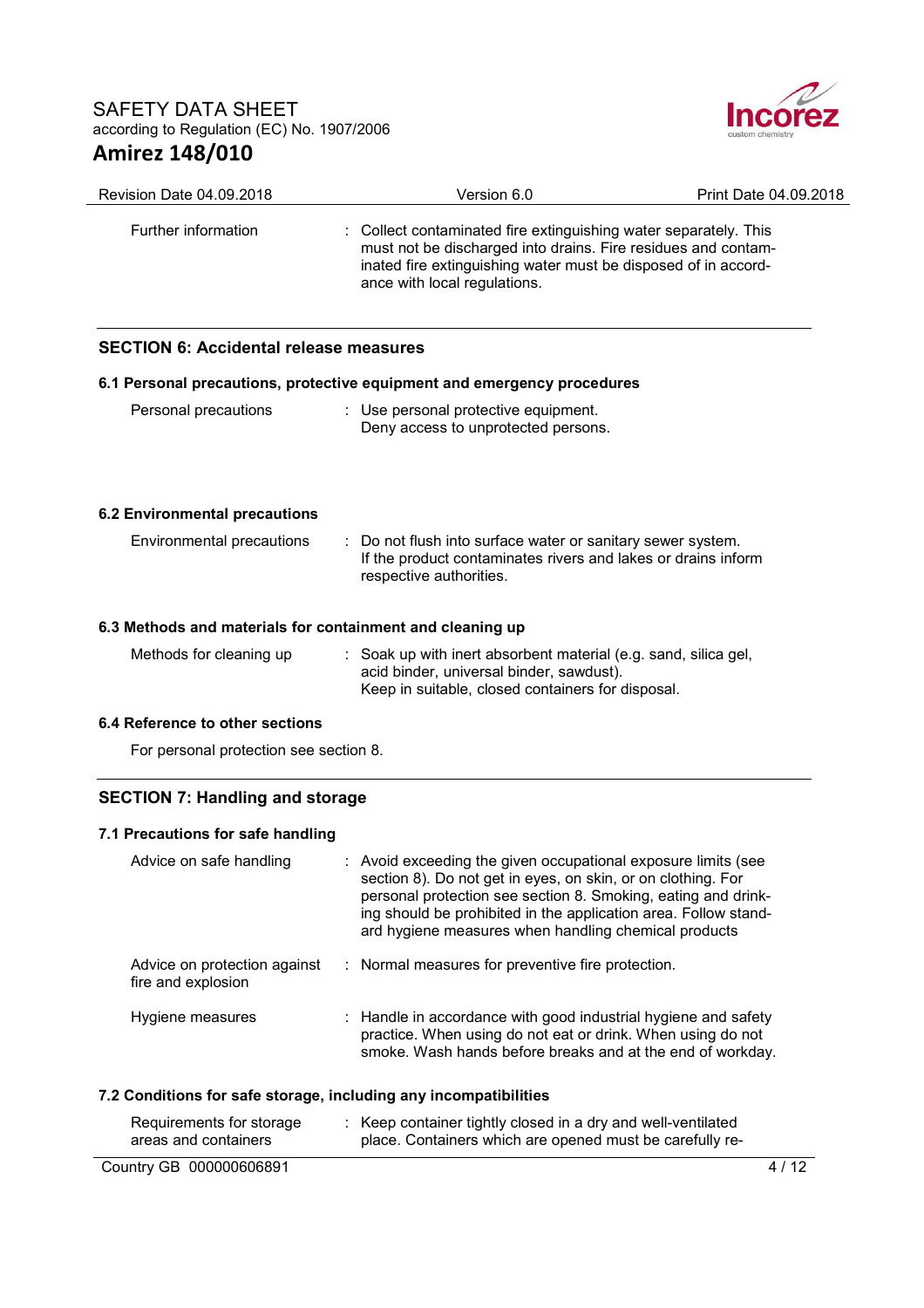

| Revision Date 04.09.2018                   | Version 6.0                                                                                  | Print Date 04.09.2018 |
|--------------------------------------------|----------------------------------------------------------------------------------------------|-----------------------|
|                                            | sealed and kept upright to prevent leakage. Store in accord-<br>ance with local regulations. |                       |
| Other data                                 | : No decomposition if stored and applied as directed.                                        |                       |
| 7.3 Specific end use(s)<br>Specific use(s) | : Consult most current local Product Data Sheet prior to any<br>use.                         |                       |

## **SECTION 8: Exposure controls/personal protection**

# **8.1 Control parameters**

Contains no substances with occupational exposure limit values.

#### **8.2 Exposure controls**

| Personal protective equipment          |                                                                                                                                                                                                                                                    |
|----------------------------------------|----------------------------------------------------------------------------------------------------------------------------------------------------------------------------------------------------------------------------------------------------|
| Eye protection                         | : Safety glasses with side-shields conforming to EN166<br>Eye wash bottle with pure water                                                                                                                                                          |
| Hand protection                        | : Chemical-resistant, impervious gloves complying with an ap-<br>proved standard must be worn at all times when handling<br>chemical products. Reference number EN 374. Follow manu-<br>facturer specifications.                                   |
|                                        | Suitable for short time use or protection against splashes:<br>Butyl rubber/nitrile rubber gloves (0,4 mm),<br>Contaminated gloves should be removed.<br>Suitable for permanent exposure:<br>Viton gloves (0.4 mm),<br>breakthrough time > 30 min. |
| Skin and body protection               | Protective clothing (e.g. Safety shoes acc. to EN ISO 20345,<br>long-sleeved working clothing, long trousers). Rubber aprons<br>and protective boots are additionaly recommended for mixing<br>and stirring work.                                  |
| Respiratory protection                 | : No special measures required.                                                                                                                                                                                                                    |
| <b>Environmental exposure controls</b> |                                                                                                                                                                                                                                                    |
| General advice                         | : Do not flush into surface water or sanitary sewer system.<br>If the product contaminates rivers and lakes or drains inform                                                                                                                       |
| Country GB 000000606891                | 5/12                                                                                                                                                                                                                                               |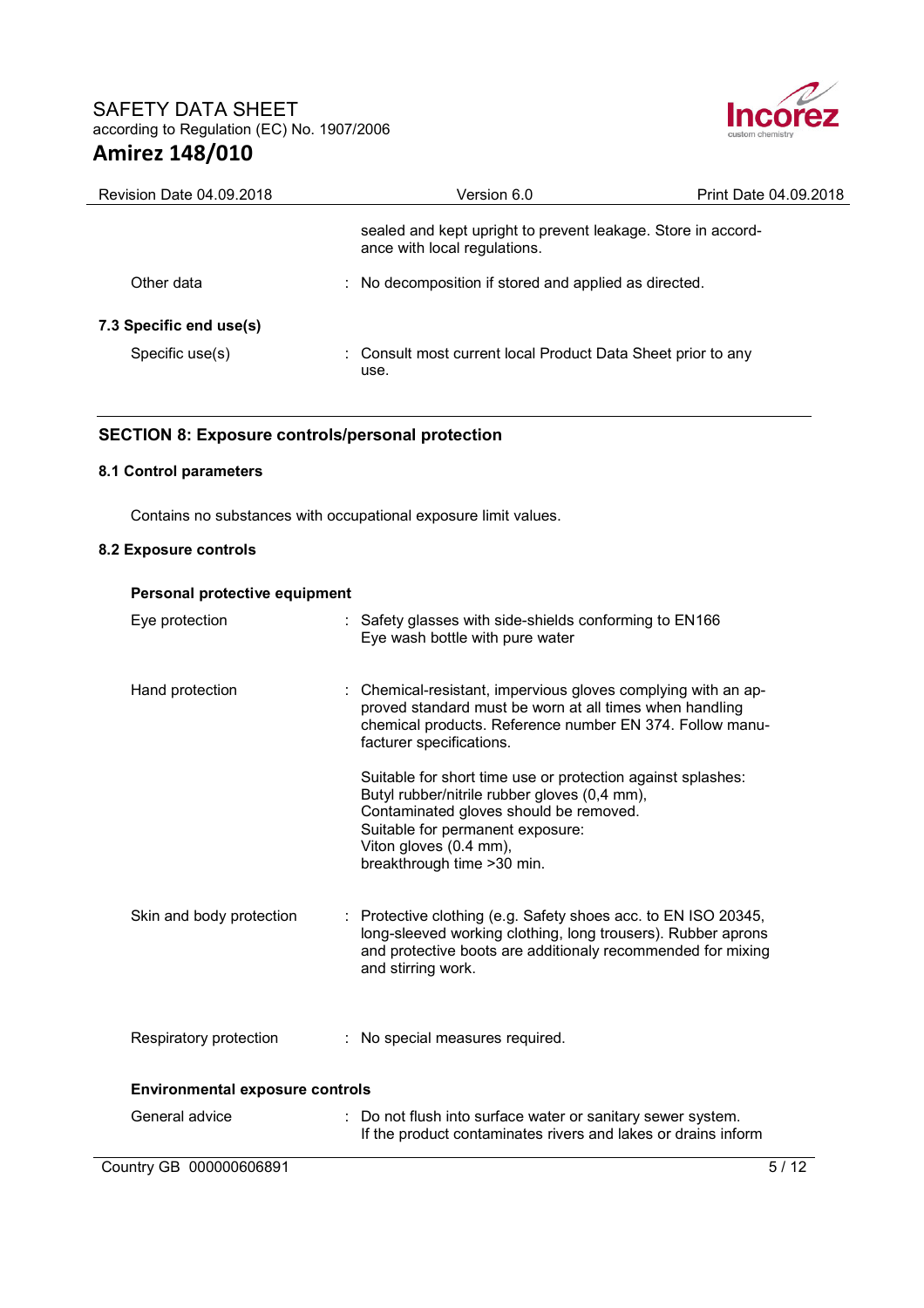

Revision Date 04.09.2018 **Version 6.0** Print Date 04.09.2018

respective authorities.

## **SECTION 9: Physical and chemical properties**

# **9.1 Information on basic physical and chemical properties**

| Appearance                                 |    | viscous                               |
|--------------------------------------------|----|---------------------------------------|
| Colour                                     |    | amber                                 |
| Odour                                      |    | amine-like                            |
| <b>Odour Threshold</b>                     | t  | No data available                     |
| Flash point                                |    | Not applicable                        |
| Autoignition temperature                   | t  | No data available                     |
| Decomposition temperature                  | t  | No data available                     |
| Lower explosion limit (Vol-%)              | ÷  | No data available                     |
| Upper explosion limit (Vol-%)              | Ì. | No data available                     |
| Flammability                               | t  | No data available                     |
| <b>Explosive properties</b>                | t  | No data available                     |
| Oxidizing properties                       |    | No data available                     |
| рH                                         | t  | ca. 10                                |
| Melting point/range / Freez-<br>ing point  | t  | No data available                     |
| Boiling point/boiling range                | t  | ca. 160 °C                            |
| Vapour pressure                            | t. | 23 hPa                                |
| Density                                    |    | ca.1,06 g/cm3<br>at 20 $^{\circ}$ C   |
| Water solubility                           | t  | soluble                               |
| Partition coefficient: n-<br>octanol/water |    | No data available                     |
| Viscosity, dynamic                         | t  | ca.14.000 mPa.s<br>at 20 $^{\circ}$ C |
| Viscosity, kinematic                       |    | > 7 mm2/s<br>at 40 $^{\circ}$ C       |
| Relative vapour density                    | t  | No data available                     |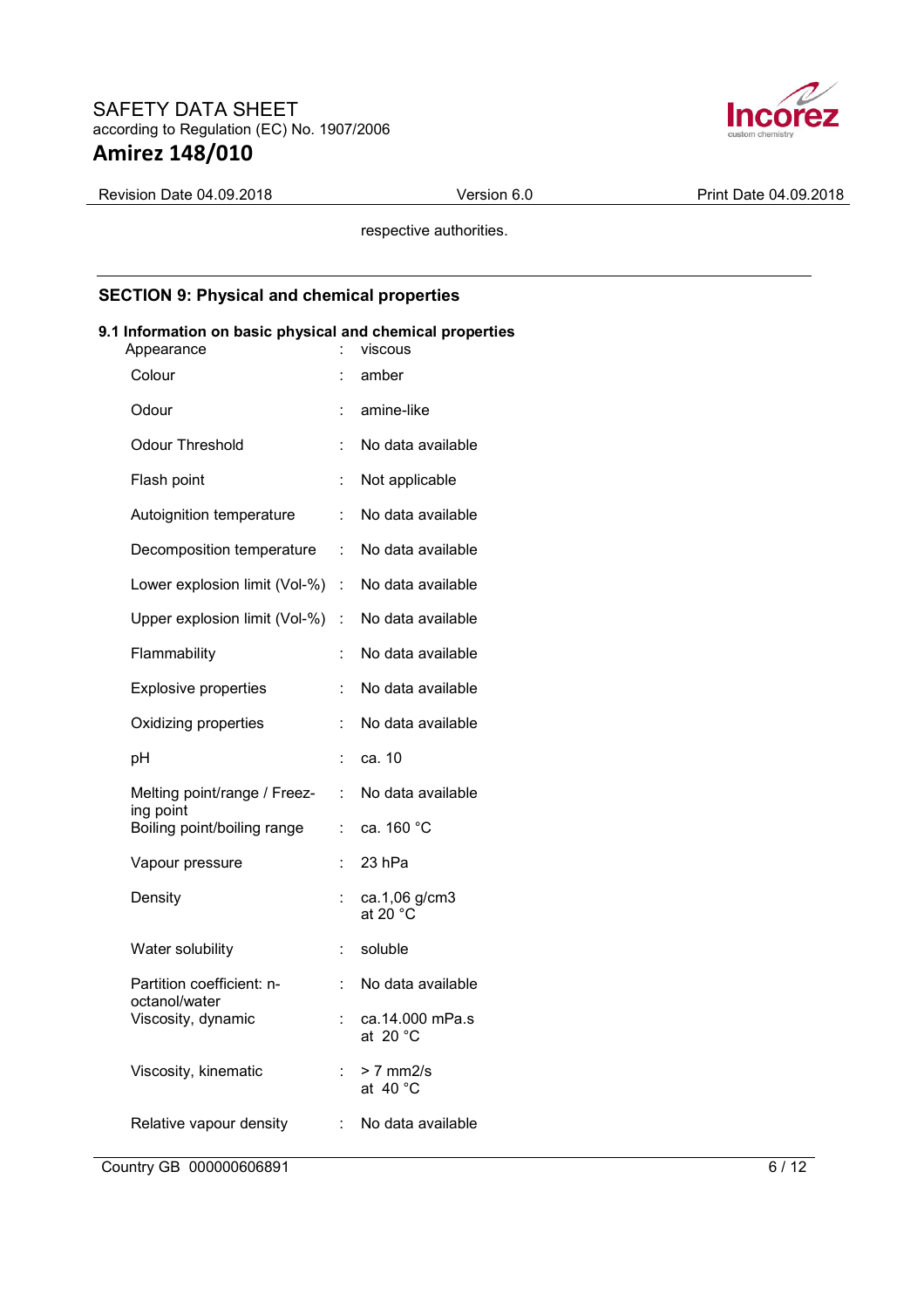

| <b>Revision Date 04.09.2018</b>            | Version 6.0       | Print Date 04.09.2018 |
|--------------------------------------------|-------------------|-----------------------|
| Evaporation rate                           | No data available |                       |
| 9.2 Other information<br>No data available |                   |                       |

# **SECTION 10: Stability and reactivity**

# **10.1 Reactivity**

No dangerous reaction known under conditions of normal use.

# **10.2 Chemical stability**

The product is chemically stable.

# **10.3 Possibility of hazardous reactions**

Hazardous reactions : Stable under recommended storage conditions.

# **10.4 Conditions to avoid**

Conditions to avoid : No data available

### **10.5 Incompatible materials**

Materials to avoid : No data available

## **10.6 Hazardous decomposition products**

# **SECTION 11: Toxicological information**

## **11.1 Information on toxicological effects**

#### **Acute toxicity**

Harmful if swallowed.

#### **Components:**

**Polymer, reaction product of glycidylether withTEPA:** 

Acute oral toxicity : LD50 Oral (Rat): 300 - 2.000 mg/kg

#### **Skin corrosion/irritation**

Not classified based on available information.

### **Serious eye damage/eye irritation**

Causes serious eye damage.

#### **Respiratory or skin sensitisation**

Skin sensitisation: Not classified based on available information. Respiratory sensitisation: Not classified based on available information.

### **Germ cell mutagenicity**

Not classified based on available information.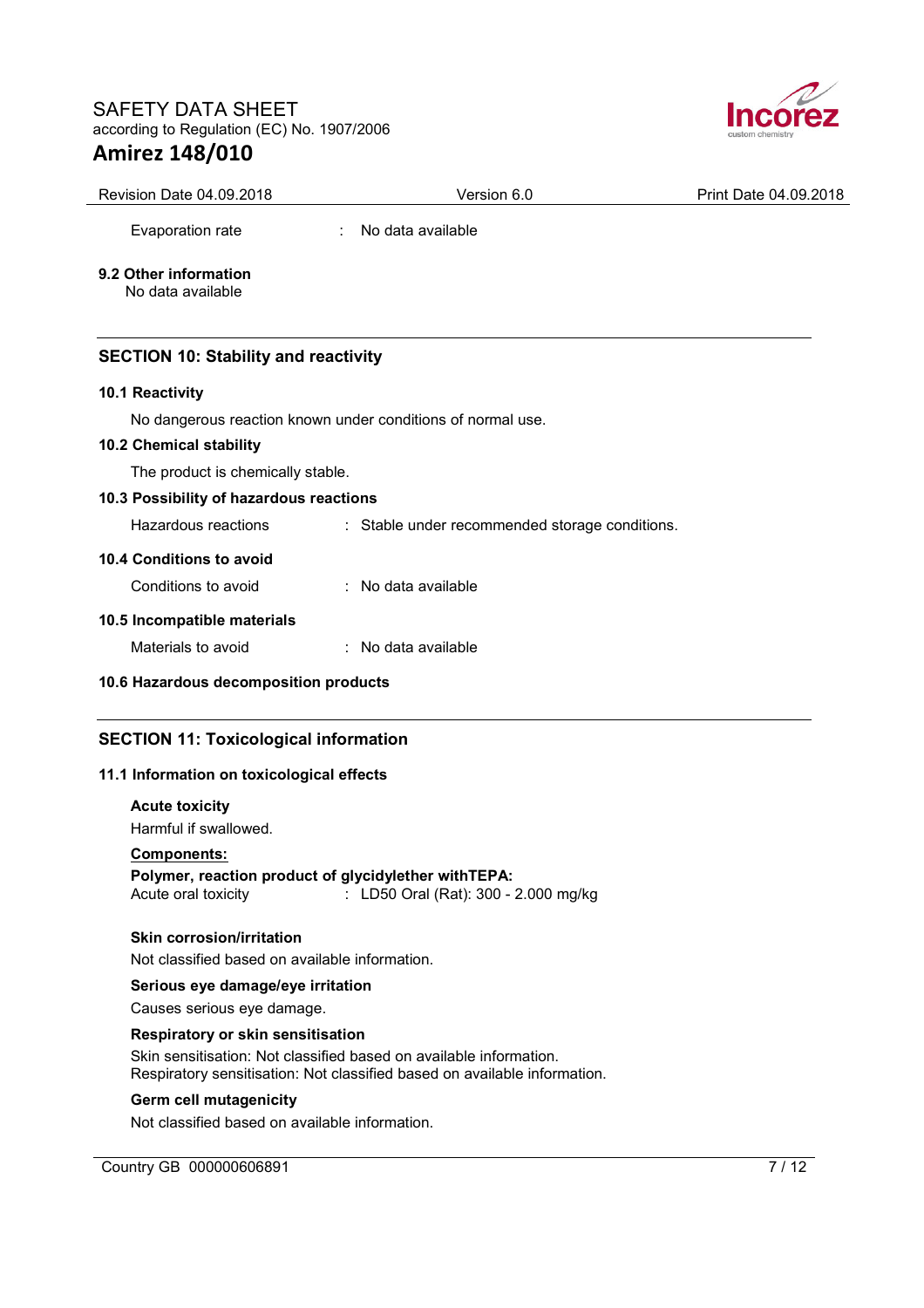

| Revision Date 04.09.2018                               | Version 6.0                                                                                                                                                                                                   | Print Date 04.09.2018 |
|--------------------------------------------------------|---------------------------------------------------------------------------------------------------------------------------------------------------------------------------------------------------------------|-----------------------|
| Carcinogenicity                                        |                                                                                                                                                                                                               |                       |
| Not classified based on available information.         |                                                                                                                                                                                                               |                       |
| <b>Reproductive toxicity</b>                           |                                                                                                                                                                                                               |                       |
| Not classified based on available information.         |                                                                                                                                                                                                               |                       |
| <b>STOT - single exposure</b>                          |                                                                                                                                                                                                               |                       |
| Not classified based on available information.         |                                                                                                                                                                                                               |                       |
| STOT - repeated exposure                               |                                                                                                                                                                                                               |                       |
| Not classified based on available information.         |                                                                                                                                                                                                               |                       |
| <b>Aspiration toxicity</b>                             |                                                                                                                                                                                                               |                       |
| Not classified based on available information.         |                                                                                                                                                                                                               |                       |
| <b>SECTION 12: Ecological information</b>              |                                                                                                                                                                                                               |                       |
| 12.1 Toxicity                                          |                                                                                                                                                                                                               |                       |
| Components:                                            |                                                                                                                                                                                                               |                       |
| Polymer, reaction product of glycidylether with TEPA : |                                                                                                                                                                                                               |                       |
| Toxicity to algae                                      | : EC50: 6,8 mg/l, algae                                                                                                                                                                                       |                       |
| M-Factor (Long-term (chron- : 1<br>ic) aquatic hazard) |                                                                                                                                                                                                               |                       |
| 12.2 Persistence and degradability                     |                                                                                                                                                                                                               |                       |
| No data available                                      |                                                                                                                                                                                                               |                       |
| 12.3 Bioaccumulative potential                         |                                                                                                                                                                                                               |                       |
| No data available                                      |                                                                                                                                                                                                               |                       |
| 12.4 Mobility in soil                                  |                                                                                                                                                                                                               |                       |
| No data available                                      |                                                                                                                                                                                                               |                       |
| 12.5 Results of PBT and vPvB assessment                |                                                                                                                                                                                                               |                       |
| Product:                                               |                                                                                                                                                                                                               |                       |
| Assessment                                             | : This substance/mixture contains no components considered<br>to be either persistent, bioaccumulative and toxic (PBT), or<br>very persistent and very bioaccumulative (vPvB) at levels of<br>0.1% or higher. |                       |
| 12.6 Other adverse effects                             |                                                                                                                                                                                                               |                       |
| Product:                                               |                                                                                                                                                                                                               |                       |
| Additional ecological infor-<br>mation                 | : An environmental hazard cannot be excluded in the event of<br>unprofessional handling or disposal.<br>Toxic to aquatic life with long lasting effects.                                                      |                       |
| Country GB 000000606891                                |                                                                                                                                                                                                               | 8/12                  |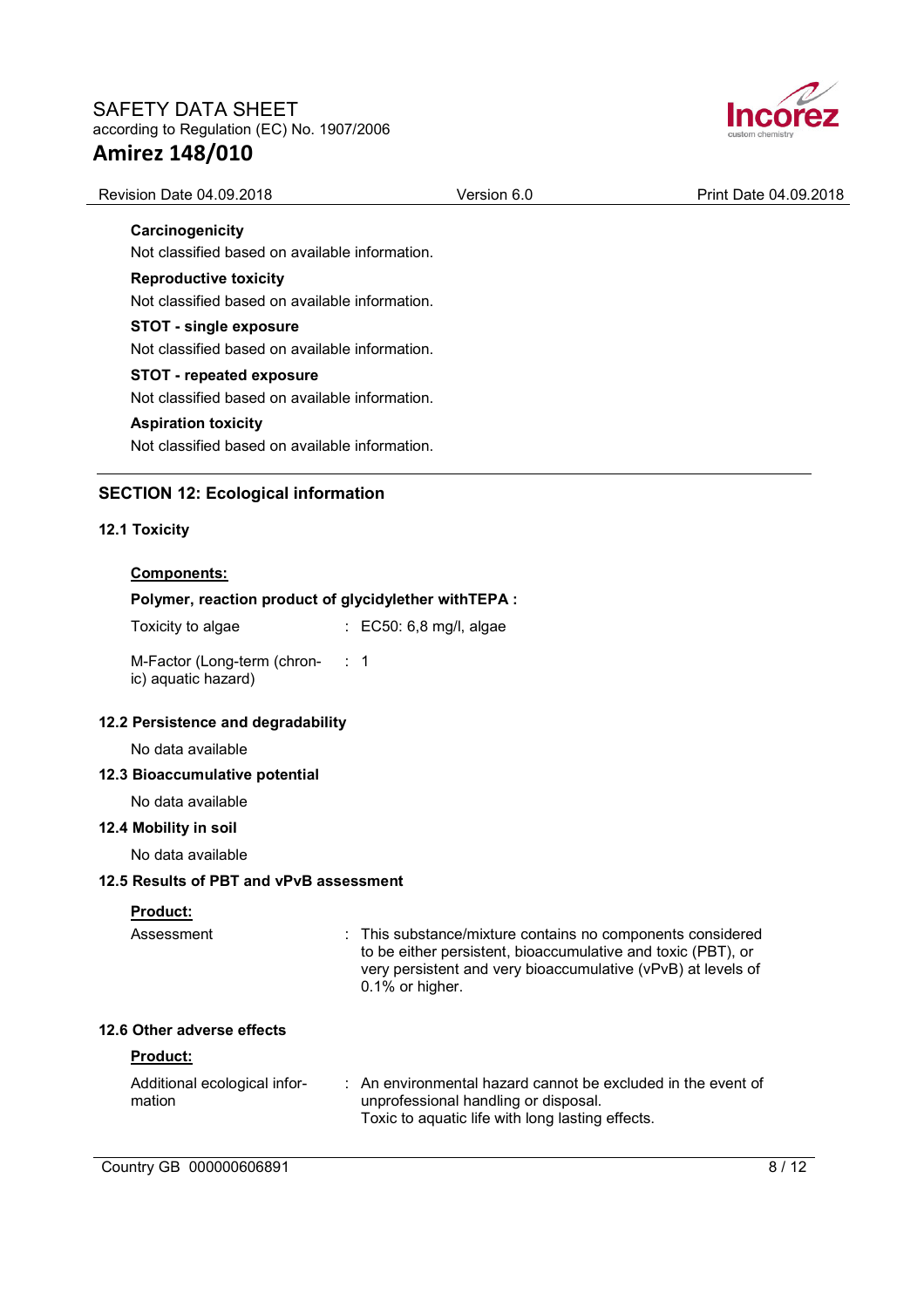

Revision Date 04.09.2018 **Version 6.0** Print Date 04.09.2018

## **SECTION 13: Disposal considerations**

#### **13.1 Waste treatment methods**

| Product                | : The generation of waste should be avoided or minimized<br>wherever possible.<br>Empty containers or liners may retain some product residues.<br>This material and its container must be disposed of in a safe<br>way.<br>Dispose of surplus and non-recyclable products via a licensed<br>waste disposal contractor.<br>Disposal of this product, solutions and any by-products should<br>at all times comply with the requirements of environmental<br>protection and waste disposal legislation and any regional<br>local authority requirements.<br>Avoid dispersal of spilled material and runoff and contact with |
|------------------------|--------------------------------------------------------------------------------------------------------------------------------------------------------------------------------------------------------------------------------------------------------------------------------------------------------------------------------------------------------------------------------------------------------------------------------------------------------------------------------------------------------------------------------------------------------------------------------------------------------------------------|
|                        | soil, waterways, drains and sewers.                                                                                                                                                                                                                                                                                                                                                                                                                                                                                                                                                                                      |
| Contaminated packaging | $\therefore$ 15 01 10* packaging containing residues of or contaminated<br>by dangerous substances                                                                                                                                                                                                                                                                                                                                                                                                                                                                                                                       |

## **SECTION 14: Transport information**

| <b>ADR</b>                           |                                                                                                                                                 |
|--------------------------------------|-------------------------------------------------------------------------------------------------------------------------------------------------|
| 14.1 UN number                       | : 3082                                                                                                                                          |
|                                      | 14.2 UN proper shipping name : ENVIRONMENTALLY HAZARDOUS SUBSTANCE, LIQUID,<br>N.O.S.<br>(Polymer, reaction product of glycidylether with TEPA) |
| 14.3 Transport hazard<br>class(es)   | : 9                                                                                                                                             |
| 14.4 Packing group                   | $\sim$ : 111                                                                                                                                    |
| <b>Classification Code</b><br>Labels | : M6<br>$\therefore$ 9                                                                                                                          |
| Tunnel restriction code              | $\div$ (-)                                                                                                                                      |
| <b>14.5 Environmental hazards</b>    | $:$ yes                                                                                                                                         |
| <b>IATA</b>                          |                                                                                                                                                 |
| 14.1 UN number                       | : 3082                                                                                                                                          |
| 14.2 UN proper shipping name         | : Environmentally hazardous substance, liquid, n.o.s.<br>(Polymer, reaction product of glycidylether with TEPA)                                 |
| 14.3 Transport hazard<br>class(es)   | 9<br>÷                                                                                                                                          |
| 14.4 Packing group                   | ÷ III                                                                                                                                           |
| Labels                               | : 9                                                                                                                                             |
| <b>14.5 Environmental hazards</b>    | $:$ yes                                                                                                                                         |

Country GB 000000606891 9/12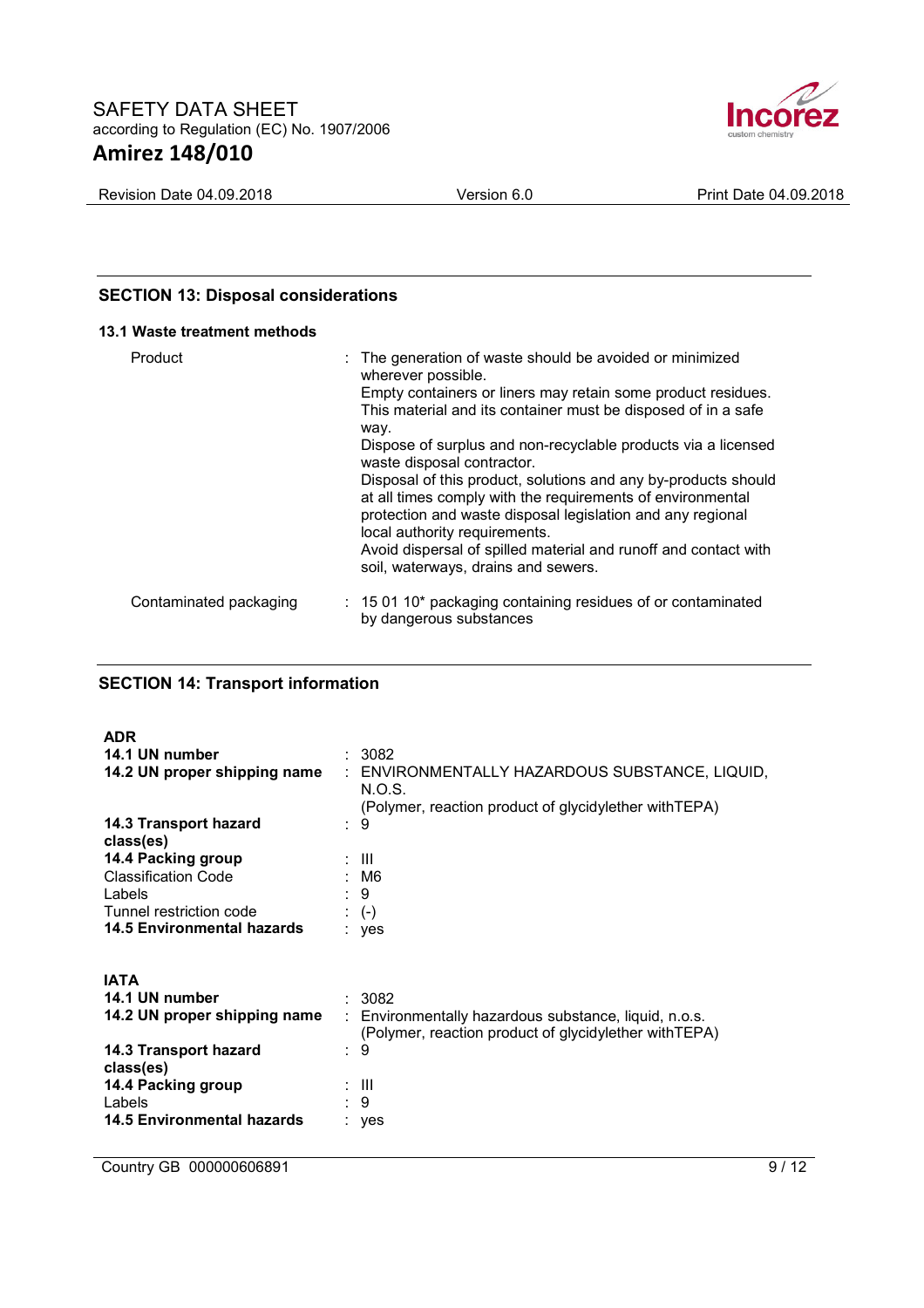

| <b>Revision Date 04.09.2018</b> | Version 6.0 | Print Date 04.09.2018 |
|---------------------------------|-------------|-----------------------|
|                                 |             |                       |
|                                 |             |                       |

| <b>IMDG</b>                  |    |                                                        |
|------------------------------|----|--------------------------------------------------------|
| 14.1 UN number               |    | : 3082                                                 |
| 14.2 UN proper shipping name |    | ENVIRONMENTALLY HAZARDOUS SUBSTANCE, LIQUID,<br>N.O.S. |
|                              |    | (Polymer, reaction product of glycidylether with TEPA) |
| 14.3 Class                   |    | : 9                                                    |
| 14.4 Packing group           |    | : III                                                  |
| Labels                       | ÷. | -9                                                     |
| EmS Number 1                 |    | $E - A$                                                |
| EmS Number 2                 |    | : S-F                                                  |
| 14.5 Marine pollutant        |    | yes                                                    |

### **14.6 Special precautions for user**

No data available

#### **14.7 Transport in bulk according to Annex II of Marpol and the IBC Code** Not applicable

## **SECTION 15: Regulatory information**

### **15.1 Safety, health and environmental regulations/legislation specific for the substance or mixture**

| <b>Prohibition/Restriction</b><br>International Chemical Weapons Convention (CWC)<br>Schedules of Toxic Chemicals and Precursors                     |                                                                                                                           | : Not applicable                                                                        |
|------------------------------------------------------------------------------------------------------------------------------------------------------|---------------------------------------------------------------------------------------------------------------------------|-----------------------------------------------------------------------------------------|
| REACH - Candidate List of Substances of Very High<br>Concern for Authorisation (Article 59).                                                         |                                                                                                                           | : None of the components are listed<br>$(=>0.1\%).$                                     |
| REACH - List of substances subject to authorisation<br>(Annex XIV)                                                                                   |                                                                                                                           | $:$ Not applicable                                                                      |
| REACH - Restrictions on the manufacture, placing on<br>the market and use of certain dangerous substances,<br>preparations and articles (Annex XVII) |                                                                                                                           | : Conditions of restriction for the fol-<br>lowing entries should be considered:<br>(3) |
| <b>REACH Information:</b>                                                                                                                            | All substances contained in our Products are<br>- registered by our upstream suppliers, and/or<br>registered by us and/or |                                                                                         |

- registered by us, and/or
- excluded from the regulation, and/or
- exempted from the registration.

Seveso III: Directive 2012/18/EU of the European Parliament and of the Council on the control of major-accident hazards involving dangerous substances.  $Quantit<sub>U</sub> 1$  Quantity 2

| E2                      | ENVIRONMENTAL<br>HAZARDS | Quantity 1<br>200 t | Quantity 2<br>500 t |  |
|-------------------------|--------------------------|---------------------|---------------------|--|
| VOC-CH (VOCV)           | : no VOC duties          |                     |                     |  |
| Country GB 000000606891 |                          |                     | 10/12               |  |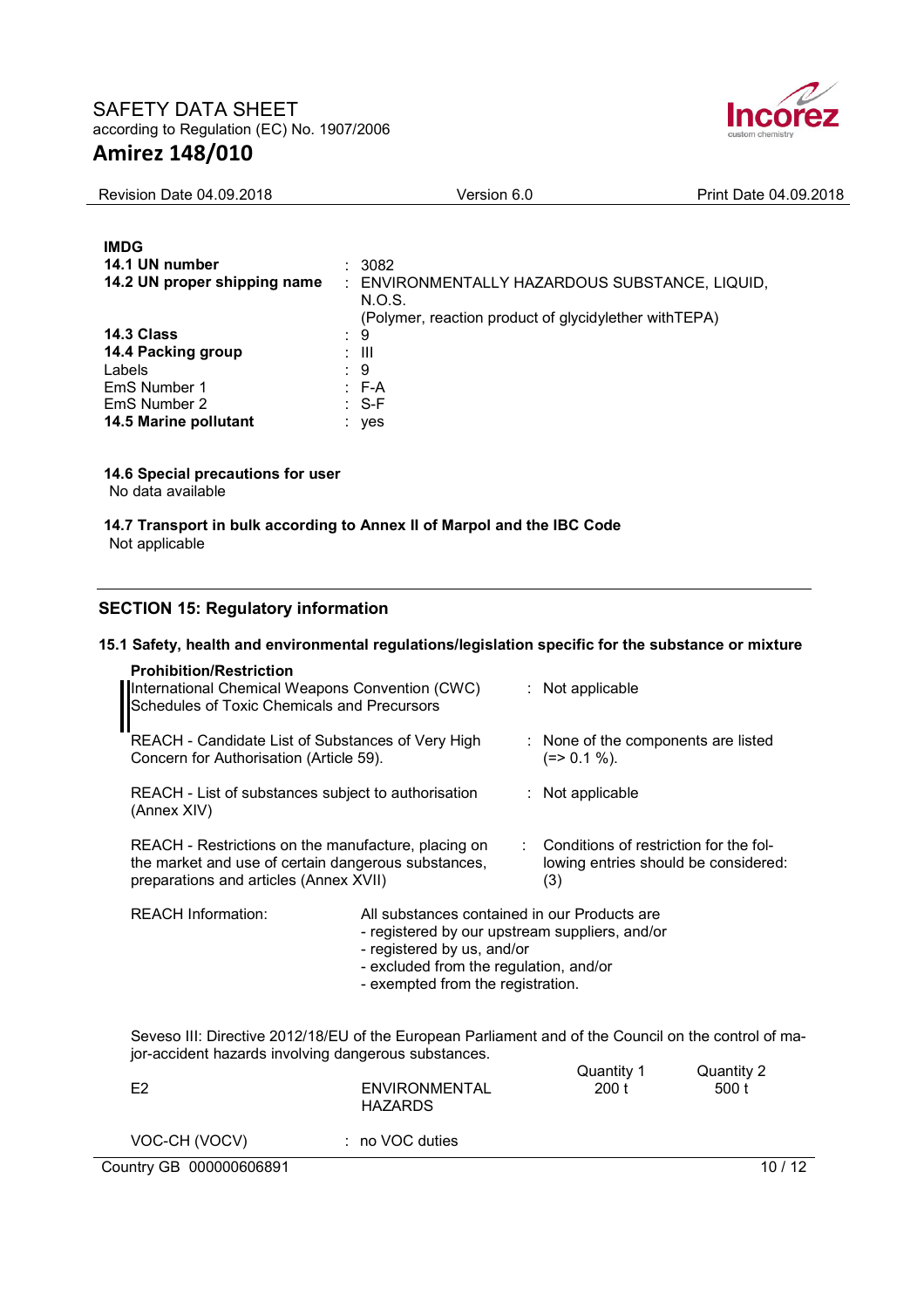

| Revision Date 04.09.2018 | Version 6.0 | Print Date 04.09.2018 |
|--------------------------|-------------|-----------------------|
|                          |             |                       |

VOC-EU (solvent) : Not applicable

If other regulatory information applies that is not already provided elsewhere in the Safety Data Sheet, then it is described in this subsection.

Health, safety and environmental regulation/legislation specific for the substance or mixture:

: Environmental Protection Act 1990 & Subsidiary Regulations Health and Safety at Work Act 1974 & Subsidiary Regulations Control of Substances Hazardous to Health Regulations (COSHH) May be subject to the Control of Major Accident Hazards Regulations (COMAH), and amendments.

### **15.2 Chemical safety assessment**

No Chemical Safety Assessment has been carried out for this mixture by the supplier.

## **SECTION 16: Other information**

### **Full text of H-Statements**

| Harmful if swallowed.                            |
|--------------------------------------------------|
| Causes serious eve damage.                       |
| Toxic to aquatic life with long lasting effects. |
|                                                  |

#### **Full text of other abbreviations**

| Acute Tox.             | Acute toxicity                                                                                                                                                                                                                                |  |  |  |
|------------------------|-----------------------------------------------------------------------------------------------------------------------------------------------------------------------------------------------------------------------------------------------|--|--|--|
| <b>Aquatic Chronic</b> | Long-term (chronic) aquatic hazard                                                                                                                                                                                                            |  |  |  |
| Eye Dam.               | Serious eye damage                                                                                                                                                                                                                            |  |  |  |
| ADR.                   | European Agreement concerning the International Carriage of Danger-<br>ous Goods by Road                                                                                                                                                      |  |  |  |
| CAS                    | <b>Chemical Abstracts Service</b>                                                                                                                                                                                                             |  |  |  |
| <b>DNEL</b>            | Derived no-effect level                                                                                                                                                                                                                       |  |  |  |
| <b>EC50</b>            | Half maximal effective concentration                                                                                                                                                                                                          |  |  |  |
| <b>GHS</b>             | <b>Globally Harmonized System</b>                                                                                                                                                                                                             |  |  |  |
| IATA                   | <b>International Air Transport Association</b>                                                                                                                                                                                                |  |  |  |
| IMDG                   | International Maritime Code for Dangerous Goods                                                                                                                                                                                               |  |  |  |
| LD50                   | Median lethal dosis (the amount of a material, given all at once, which<br>causes the death of 50% (one half) of a group of test animals)                                                                                                     |  |  |  |
| LC50                   | Median lethal concentration (concentrations of the chemical in air that<br>kills 50% of the test animals during the observation period)                                                                                                       |  |  |  |
| <b>MARPOL</b>          | International Convention for the Prevention of Pollution from Ships,<br>1973 as modified by the Protocol of 1978                                                                                                                              |  |  |  |
| OEL                    | Occupational Exposure Limit                                                                                                                                                                                                                   |  |  |  |
| PBT                    | Persistent, bioaccumulative and toxic                                                                                                                                                                                                         |  |  |  |
| <b>PNEC</b>            | Predicted no effect concentration                                                                                                                                                                                                             |  |  |  |
| <b>REACH</b>           | Regulation (EC) No 1907/2006 of the European Parliament and of the<br>Council of 18 December 2006 concerning the Registration, Evaluation,<br>Authorisation and Restriction of Chemicals (REACH), establishing a<br>European Chemicals Agency |  |  |  |